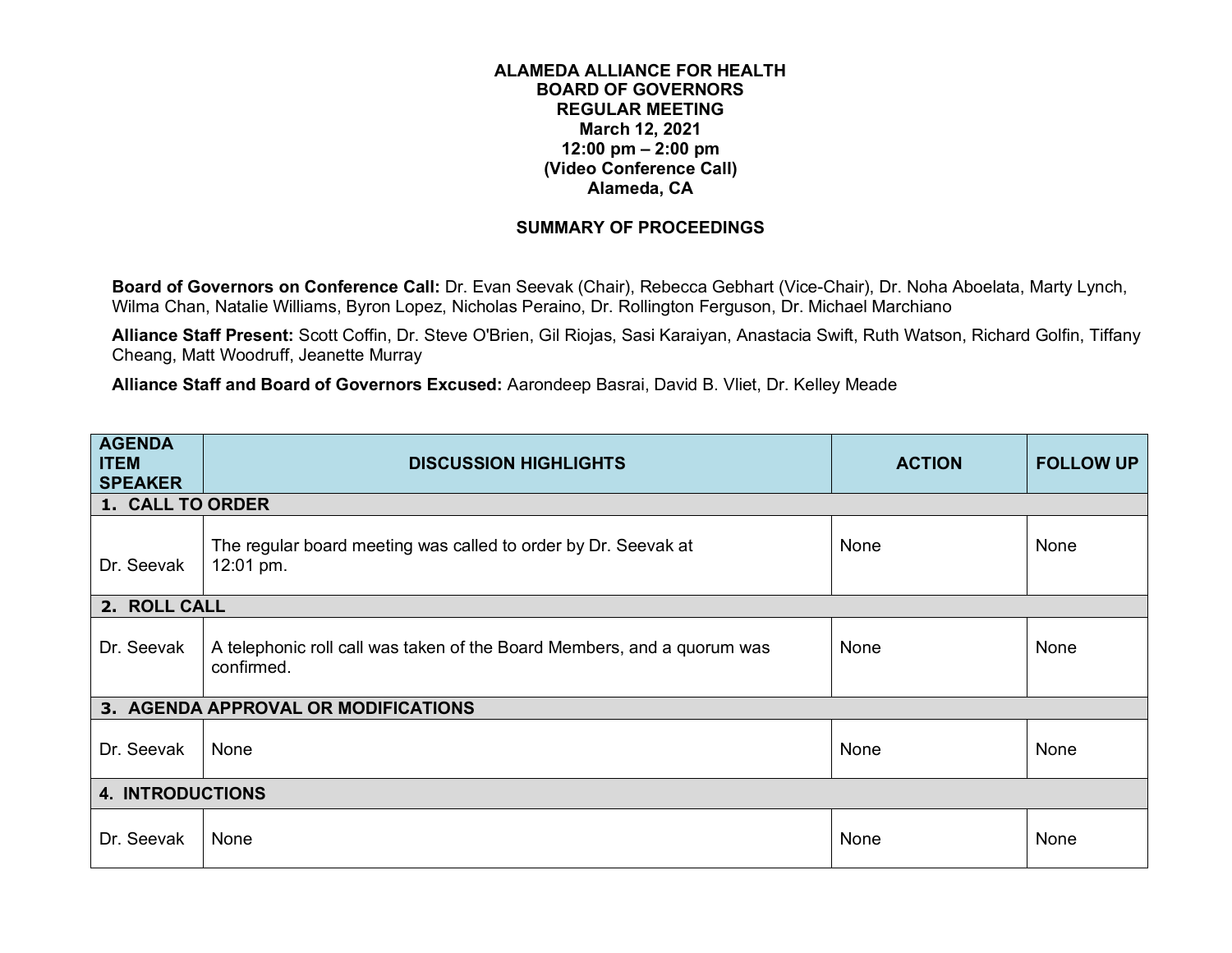| <b>AGENDA ITEM</b><br><b>SPEAKER</b> |  | <b>DISCUSSION HIGHLIGHTS</b>                                                                                                                                                                                                                                                                                                                                                                                                                                                                                                                                                                                                                                              | <b>ACTION</b>                                                                                                                                                         | <b>FOLLOW UP</b> |  |  |  |  |
|--------------------------------------|--|---------------------------------------------------------------------------------------------------------------------------------------------------------------------------------------------------------------------------------------------------------------------------------------------------------------------------------------------------------------------------------------------------------------------------------------------------------------------------------------------------------------------------------------------------------------------------------------------------------------------------------------------------------------------------|-----------------------------------------------------------------------------------------------------------------------------------------------------------------------|------------------|--|--|--|--|
|                                      |  |                                                                                                                                                                                                                                                                                                                                                                                                                                                                                                                                                                                                                                                                           |                                                                                                                                                                       |                  |  |  |  |  |
| 5. CONSENT CALENDAR                  |  |                                                                                                                                                                                                                                                                                                                                                                                                                                                                                                                                                                                                                                                                           |                                                                                                                                                                       |                  |  |  |  |  |
| Dr. Seevak                           |  | Dr. Seevak presented the Consent Calendar.<br>a) February 12, 2021, Board of Governors Meeting Minutes<br>b) March 9, 2021, Finance Committee Meeting Minutes<br>Motion to Approve March 12, 2021, Board of Governors Consent Calendar.<br>A vote by roll call was taken, and the motion passed.                                                                                                                                                                                                                                                                                                                                                                          | Motion to Approve<br>March 12, 2021, Board<br>of Governors Consent<br>Calendar.<br>Motion: M. Lynch<br>Second: N. Peraino<br>Vote: Yes<br>No opposed or<br>abstained. | <b>None</b>      |  |  |  |  |
|                                      |  |                                                                                                                                                                                                                                                                                                                                                                                                                                                                                                                                                                                                                                                                           |                                                                                                                                                                       |                  |  |  |  |  |
|                                      |  | 6. a. BOARD MEMBER REPORT - COMPLIANCE ADVISORY GROUP                                                                                                                                                                                                                                                                                                                                                                                                                                                                                                                                                                                                                     |                                                                                                                                                                       |                  |  |  |  |  |
| R. Gebhart                           |  | The Compliance Advisory Group was held telephonically on February 12, 2021,<br>at 10:30 am.<br>Rebecca Gebhart updated the Board on the current Compliance Advisory<br>workbook.<br>Compliance Dashboard:<br>No updates to dashboard as no new audits were paused due to COVID.<br>○ Staff spent time auditing the audits and ensuring the CAPs are<br>working and are documented.<br>We now have four or five new audits underway and will probably have new<br>findings to report on as these audits are completed.<br>Plan Audits and Oversight:<br>• A new staff member on the team was introduced, Ron Smothers -<br>Manager, Compliance Audits, and Investigations. | Informational update to<br>the Board of<br>Governors.<br>Vote not required.                                                                                           | None             |  |  |  |  |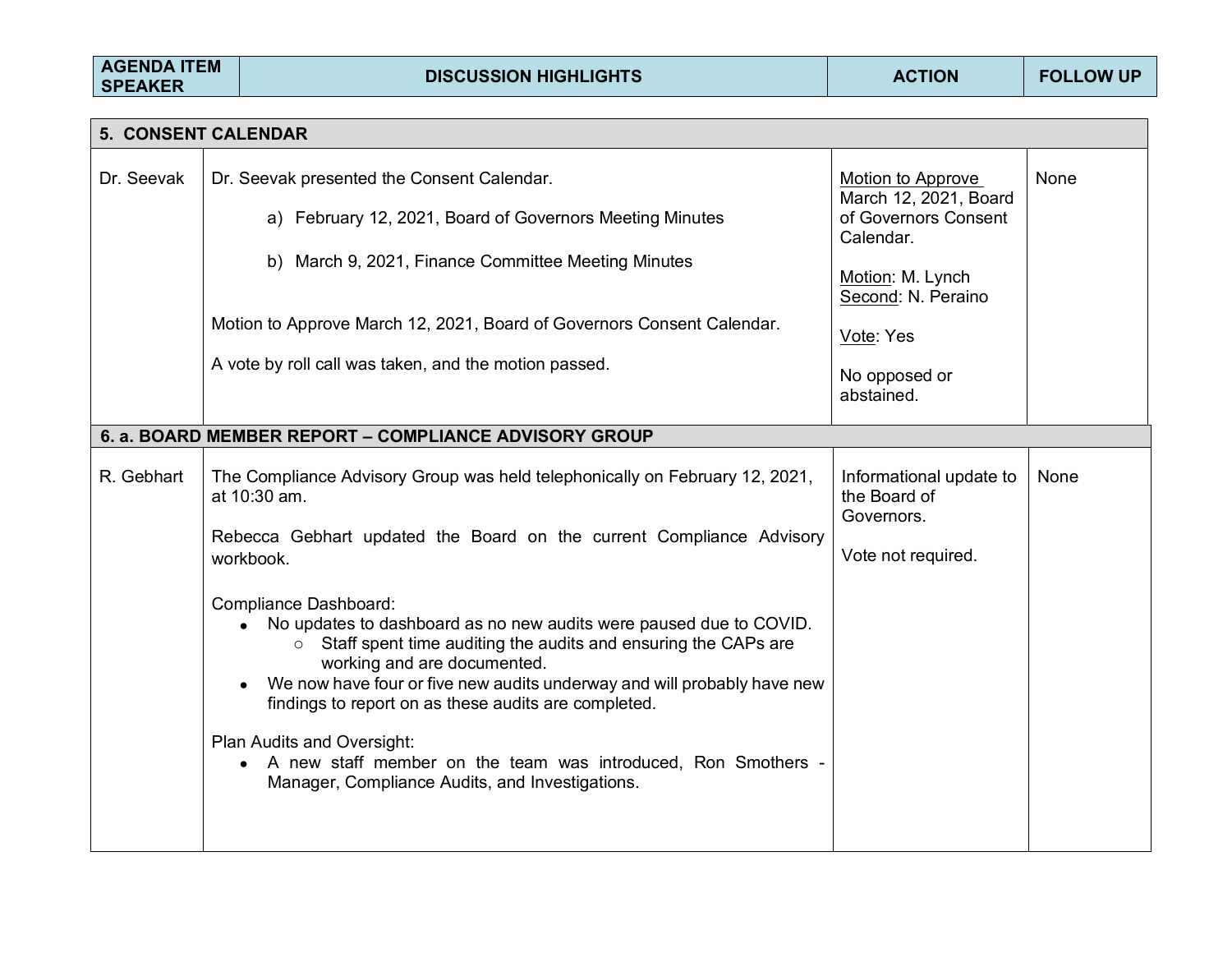| <b>AGENDA ITEM</b><br><b>SPEAKER</b> | <b>DISCUSSION HIGHLIGHTS</b>                                                                                                                                                                                                                  | <b>ACTION</b> | <b>FOLLOW UP</b> |
|--------------------------------------|-----------------------------------------------------------------------------------------------------------------------------------------------------------------------------------------------------------------------------------------------|---------------|------------------|
|                                      | <b>Kindred Focused Audit:</b><br>$\bullet$<br>The Plan provided additional documentation on February 19.                                                                                                                                      |               |                  |
|                                      | On March 5, we received the final report of findings; we had<br>$\circ$<br>requested language changes and were largely not successful in<br>our requests. Two of ten language change requests were<br>approved.<br>○ April 5 CAP plan is due. |               |                  |
|                                      | Data from the CAP will be in a new dashboard which we will<br>monitor and report to the Board.                                                                                                                                                |               |                  |
|                                      | DHCS and DMHC Medical Services Survey Joint Audit - April:<br>$\bullet$<br>O DMHC Case files due and submitted on February 12.<br>o DHCS due and submitted on February 26.<br>o April interviews will be held remotely.                       |               |                  |
|                                      | Audit preparation - Critical:<br>o Phase one - review P and Ps.                                                                                                                                                                               |               |                  |
|                                      | Phase two - review CAPs from prior audits to ensure compliance<br>$\circ$<br>and documentation, mock interviews internally to practice, and<br>ensure role clarity.<br>Phase three - mock interviews with delegates.<br>$\circ$               |               |                  |
|                                      | 2021 Office of Civil Rights (OCR) Privacy Audit ongoing:                                                                                                                                                                                      |               |                  |
|                                      | ○ The OCR Office is where we report breaches.<br>PHI and breach requirements were discussed today.<br>$\circ$                                                                                                                                 |               |                  |
|                                      | February filing of a breach of provider/BAA (occurred in April of<br>$\circ$<br>2020, we were notified late in 2020).                                                                                                                         |               |                  |
|                                      | $\circ$ 2,300 Alliance members affected (500 members are also required<br>to report to federal government OCR).                                                                                                                               |               |                  |
|                                      | In the filing, OCR requested a meeting with the Alliance, and they<br>$\circ$<br>informed us of a limited review.                                                                                                                             |               |                  |
|                                      | We will bring more information to the Board as we receive it.<br>$\circ$                                                                                                                                                                      |               |                  |
|                                      | Question: Does the Alliance have to report these breaches?<br>Answer: Yes, the Alliance needs to report to the OCR too.                                                                                                                       |               |                  |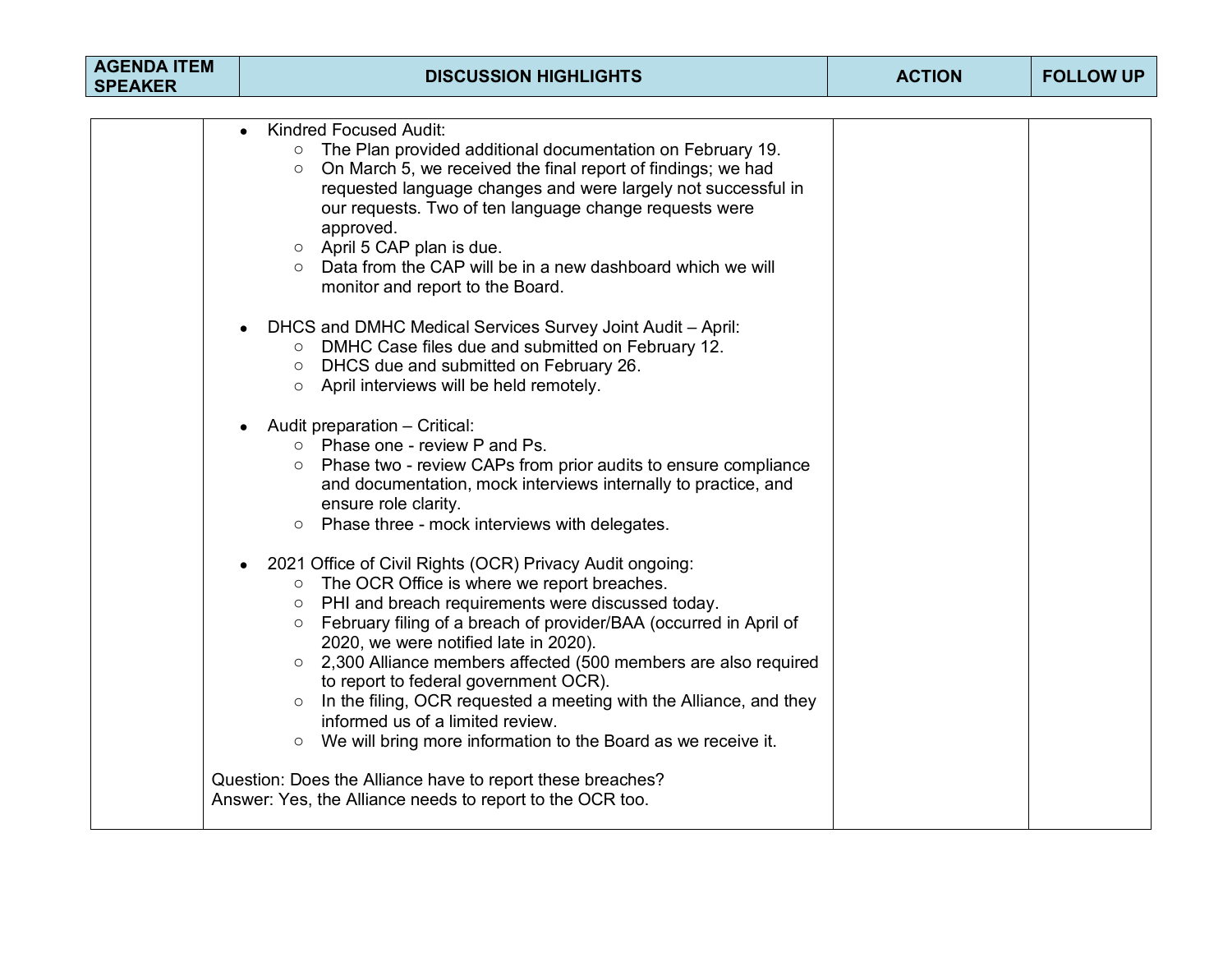| <b>AGENDA ITEM</b><br><b>SPEAKER</b> | <b>DISCUSSION HIGHLIGHTS</b>                                                                                                                                                                                                                                                                                                                                                                                                                               | <b>ACTION</b> | <b>FOLLOW UP</b> |
|--------------------------------------|------------------------------------------------------------------------------------------------------------------------------------------------------------------------------------------------------------------------------------------------------------------------------------------------------------------------------------------------------------------------------------------------------------------------------------------------------------|---------------|------------------|
|                                      |                                                                                                                                                                                                                                                                                                                                                                                                                                                            |               |                  |
|                                      | Annual Network Adequacy (ANC) Audit:<br>Reviewing our submissions, and we are awaiting feedback.<br>$\circ$                                                                                                                                                                                                                                                                                                                                                |               |                  |
|                                      | <b>Delegation Oversight:</b><br>• All seven delegates were audited last year.<br>○ Four CAPs were issued in 2020, and three of the remaining are in<br>the preliminary audit finding stage.<br>In our process, we allow delegates to respond to our preliminary<br>$\circ$<br>audit findings.<br>o This conversation helps the delegates comply and helps us<br>understand the facts more fully.                                                           |               |                  |
|                                      | <b>NCQA Plan Accreditations:</b><br>• For both lines of business, we passed on the standards but received a CAP<br>on the NOA letters.<br>In the final review, we passed the CAP with 100%, this was both an internal<br>process and included CHCN's NOA letters, and CHCN was a good partner<br>in the process.                                                                                                                                           |               |                  |
|                                      | Medi-Cal Program Updates:<br><b>NOA translations</b><br>○ As a result of the draft APL, for three threshold languages<br>(Spanish, Chinese/Cantonese, Vietnamese), we are required to<br>provide the template information in their language and may be<br>under obligation to provide a transition of their clinical specifics in<br>real-time to the members.<br>The Alliance is deciding how to implement this and will keep you<br>$\circ$<br>informed. |               |                  |
|                                      | Informational update to the Board of Governors.                                                                                                                                                                                                                                                                                                                                                                                                            |               |                  |
|                                      | Vote not required.                                                                                                                                                                                                                                                                                                                                                                                                                                         |               |                  |
|                                      | 6. b. BOARD MEMBER REPORT - FINANCE COMMITTEE                                                                                                                                                                                                                                                                                                                                                                                                              |               |                  |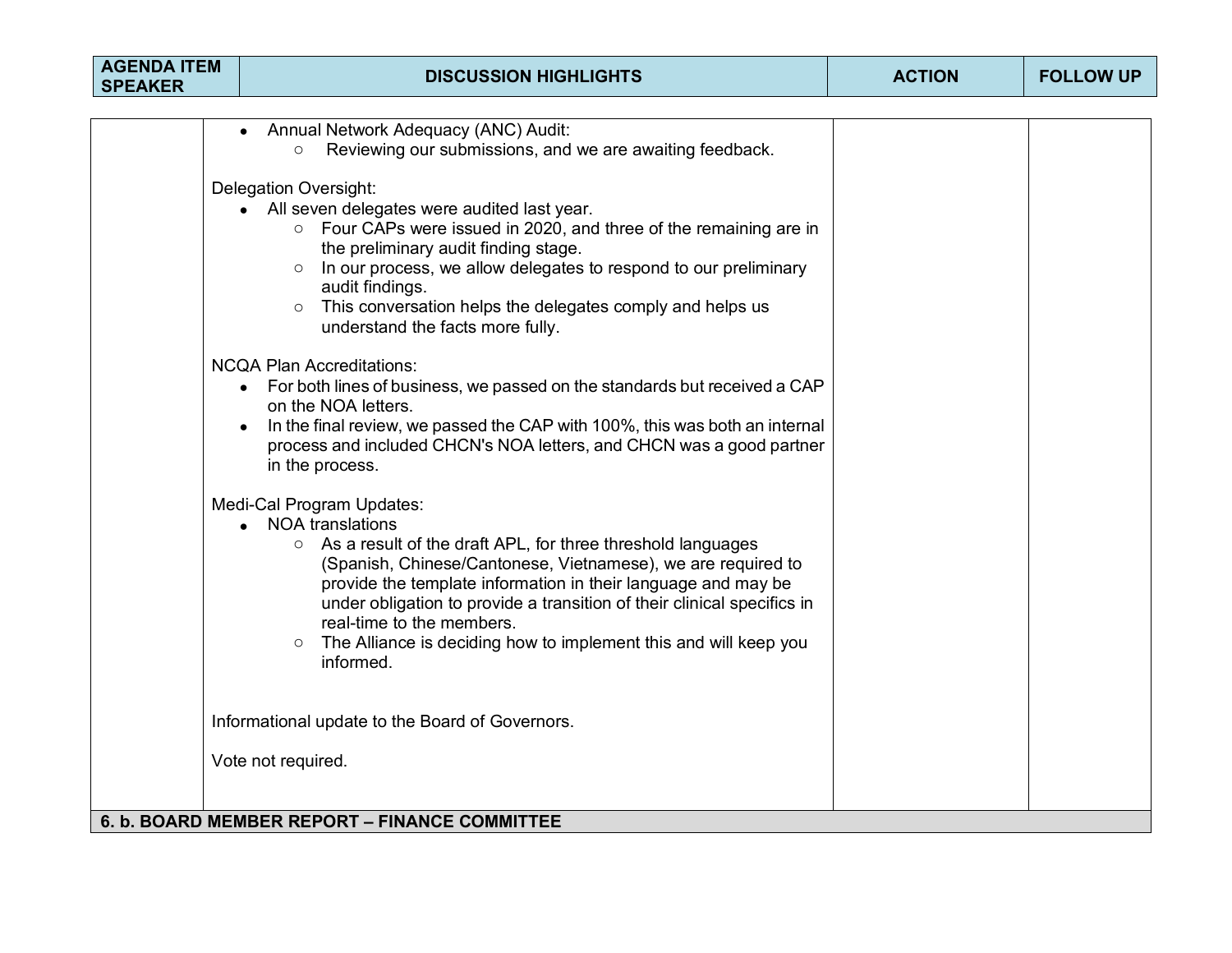| <b>AGENDA ITEM</b><br><b>SPEAKER</b> |  | <b>DISCUSSION HIGHLIGHTS</b>                                                                                                                                                                                                                                                                                                                                                                                                                                                                                                                                                                                                            | <b>ACTION</b>                                                               | <b>FOLLOW UP</b> |
|--------------------------------------|--|-----------------------------------------------------------------------------------------------------------------------------------------------------------------------------------------------------------------------------------------------------------------------------------------------------------------------------------------------------------------------------------------------------------------------------------------------------------------------------------------------------------------------------------------------------------------------------------------------------------------------------------------|-----------------------------------------------------------------------------|------------------|
|                                      |  |                                                                                                                                                                                                                                                                                                                                                                                                                                                                                                                                                                                                                                         |                                                                             |                  |
| Dr.<br>Ferguson                      |  | The Finance Committee was held telephonically on Tuesday, February 9, 2021.<br>Dr. Ferguson updated the Board on the Finance Committee Meeting.                                                                                                                                                                                                                                                                                                                                                                                                                                                                                         | Informational update to<br>the Board of<br>Governors.                       | <b>None</b>      |
|                                      |  | Highlights:<br>The Committee reviewed January 2021 Finance reports.<br>Enrollment has leveled off.<br>TNE is stable.<br>Administrative expenses are better than projected.<br>The sustainability Fund was discussed and will be revisited later today<br>during Board Business.<br>Claims interest is running higher than usual.<br>The Committee discussed the COVID-19 Utilization.<br>Informational update to the Board of Governors.<br>Vote not required.                                                                                                                                                                          | Vote not required.                                                          |                  |
| 7. CEO UPDATE                        |  |                                                                                                                                                                                                                                                                                                                                                                                                                                                                                                                                                                                                                                         |                                                                             |                  |
| S. Coffin                            |  | Scott Coffin, Chief Executive Officer, presented the following updates:<br><b>COVID-19 Vaccinations:</b><br>The Alliance is working with Alameda County to support the<br>communications within the County.<br>6,000 Group Care members have been notified, through letters, calls, and<br>postcards, of where to obtain their vaccinations.<br>During the week of March 4, high-risk Medi-Cal enrollees (5,100, age 65<br>and older) in 10 zip codes near the Coliseum have started to receive these<br>communications.<br>Week of March 24, more than 11,000 low- to mid-risk Medi-Cal enrollees,<br>65 and older, will be contacted. | Informational update to<br>the Board of<br>Governors.<br>Vote not required. |                  |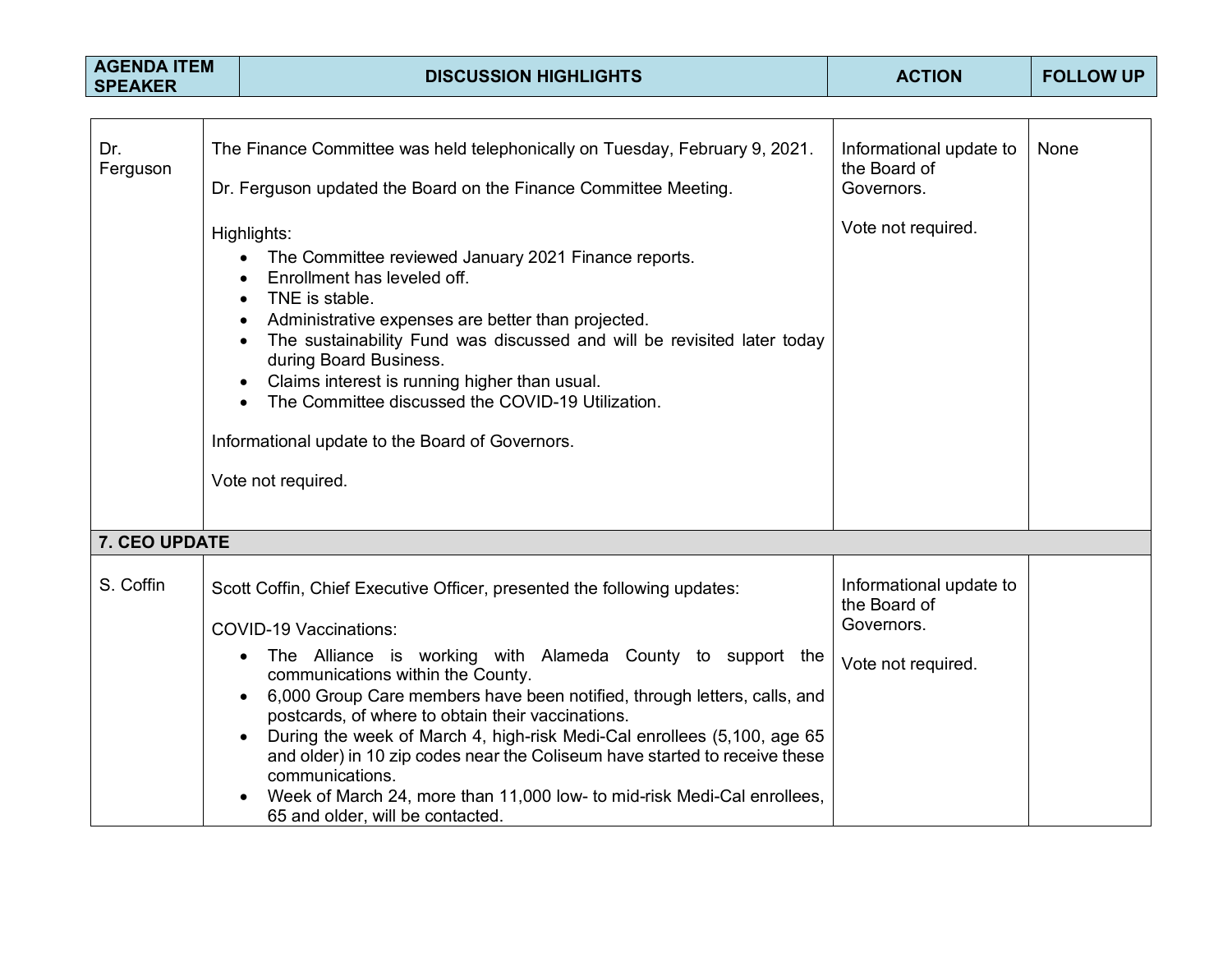| <b>AGENDA ITEM</b><br><b>SPEAKER</b> | <b>DISCUSSION HIGHLIGHTS</b>                                                                                                                                                                                                                                                                                                                                                                                                                            | <b>ACTION</b> | <b>FOLLOW UP</b> |
|--------------------------------------|---------------------------------------------------------------------------------------------------------------------------------------------------------------------------------------------------------------------------------------------------------------------------------------------------------------------------------------------------------------------------------------------------------------------------------------------------------|---------------|------------------|
|                                      |                                                                                                                                                                                                                                                                                                                                                                                                                                                         |               |                  |
|                                      | Analysis has started to identify the Medi-Cal members ages 19-64 with<br>health conditions, and we will be coordinating with HCSA on the outreach<br>to these members.                                                                                                                                                                                                                                                                                  |               |                  |
|                                      | American Rescue Plan Act of 2021:                                                                                                                                                                                                                                                                                                                                                                                                                       |               |                  |
|                                      | • President Biden signed the American Rescue Plan Act of 2021 bill into law<br>on March 11.                                                                                                                                                                                                                                                                                                                                                             |               |                  |
|                                      | The COVID stimulus legislation will help individuals and includes \$160<br>billion for vaccines and testing and additional funding for health care<br>providers.                                                                                                                                                                                                                                                                                        |               |                  |
|                                      | We will continue to track the progress on funding to health care providers<br>$\bullet$<br>in Alameda County in the coming weeks.                                                                                                                                                                                                                                                                                                                       |               |                  |
|                                      | <b>Enrollment &amp; Operations:</b>                                                                                                                                                                                                                                                                                                                                                                                                                     |               |                  |
|                                      | The agenda for today's Board meeting includes an overview of our<br>$\bullet$<br>experience this year with paying interest associated with the processing of<br>provider claims.<br>This is one of the metrics that is tracked closely with our dashboard.<br>$\bullet$<br>These dashboard metrics are internal targets.<br>$\bullet$                                                                                                                   |               |                  |
|                                      | <b>Workplace Assessment:</b>                                                                                                                                                                                                                                                                                                                                                                                                                            |               |                  |
|                                      | • A 20-week engagement started in early March to survey staff, making<br>recommendations on office space planning, the use of remote working in<br>each of the divisions, and allowing time for an informed approach to<br>returning to the office.<br>I have communicated my decision to the staff to continue with our remote<br>working through the end of this calendar year, and I will report to the Board<br>as we advance into this assessment. |               |                  |
|                                      | HEDIS MY2021:                                                                                                                                                                                                                                                                                                                                                                                                                                           |               |                  |
|                                      | The HEDIS chart shows our results between 2014 and 2019 and forecasts<br>$\bullet$<br>the outcomes for 2020.<br>This year we will drop to about 50% in our HEDIS Score, which is also<br>$\bullet$<br>seen around other Health Care Plans, due to COVID-19.                                                                                                                                                                                             |               |                  |
|                                      | The Board meeting includes a presentation on the status of HEDIS for the<br>measurement year 2020 by Tiffany Cheang, Chief Performance &<br>Analytics Officer.                                                                                                                                                                                                                                                                                          |               |                  |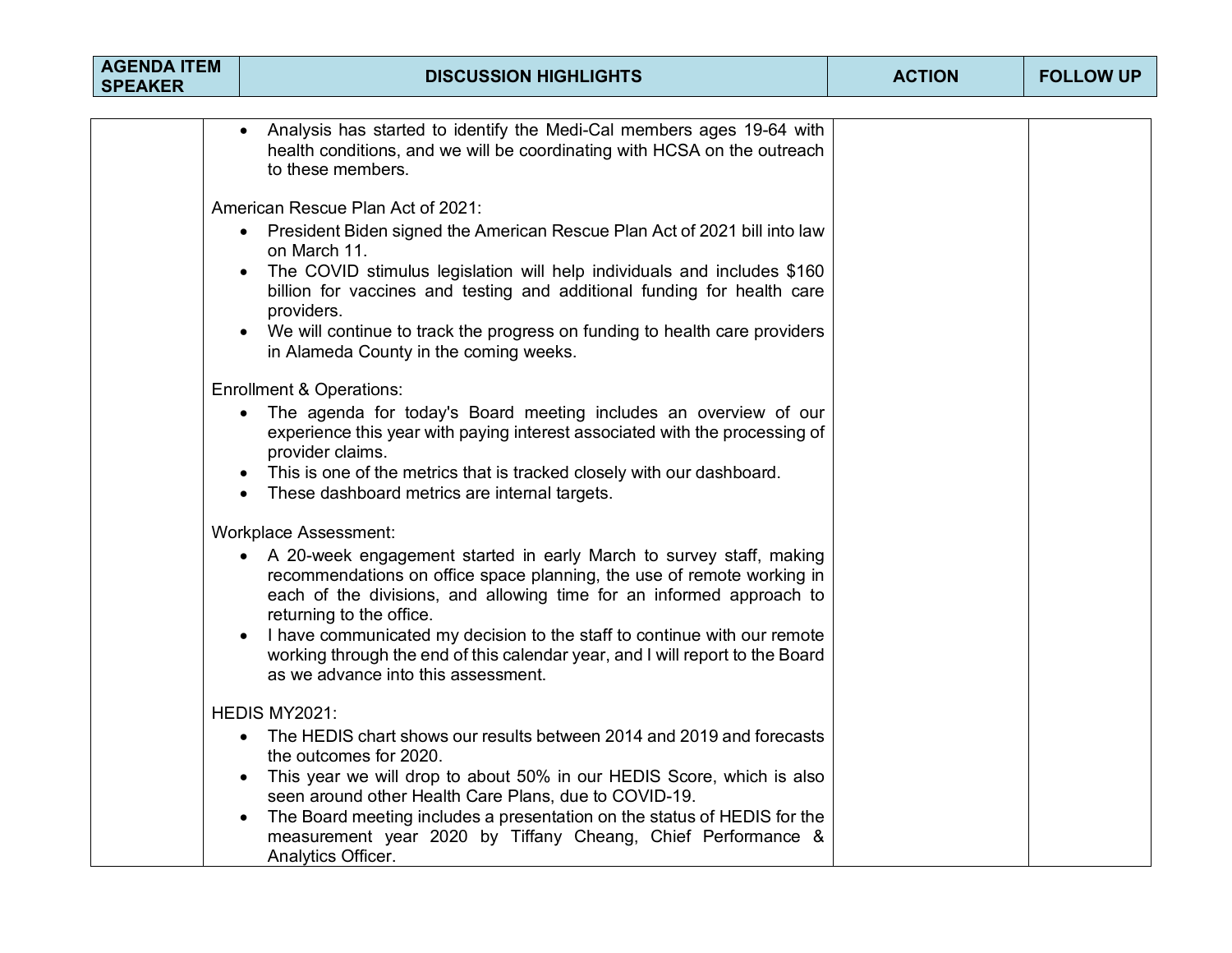| <b>AGENDA ITEM</b><br><b>SPEAKER</b> | <b>DISCUSSION HIGHLIGHTS</b>                                                                                                                                                                                                                                                                                                                                                                                                                                                      | <b>ACTION</b> | <b>FOLLOW UP</b> |
|--------------------------------------|-----------------------------------------------------------------------------------------------------------------------------------------------------------------------------------------------------------------------------------------------------------------------------------------------------------------------------------------------------------------------------------------------------------------------------------------------------------------------------------|---------------|------------------|
|                                      |                                                                                                                                                                                                                                                                                                                                                                                                                                                                                   |               |                  |
|                                      | Fiscal Year 2022:<br>The Fiscal Year 2022 budget process has kicked off, and a preliminary<br>budget will be presented to the Finance Committee and Board of<br>Governors in June.<br>The final budget will be presented in December, and a final revision will be<br>delivered in the first quarter 2022 forecast.                                                                                                                                                               |               |                  |
|                                      | Medi-Cal Rx:                                                                                                                                                                                                                                                                                                                                                                                                                                                                      |               |                  |
|                                      | In January 2021, Centene Corporation announced its acquisition of<br>Magellan, the vendor selected by the State of California to administer the<br>pharmacy benefits for more than 13 million Medi-Cal enrollees statewide.<br>On February 17, six weeks prior to the April 1 go-live date, DHCS<br>announced that Medi-Cal Rx was delayed indefinitely while Magellan and<br>the State continue to develop their conflict avoidance protocols, firewalls,<br>and other policies. |               |                  |
|                                      | CalAIM Initiatives - 2021 and 2022:                                                                                                                                                                                                                                                                                                                                                                                                                                               |               |                  |
|                                      | This is an important program, and we are tracking several deliverables,<br>$\bullet$<br>such as,<br>○ Listening sessions, and major transplants.                                                                                                                                                                                                                                                                                                                                  |               |                  |
|                                      | A California State Assembly, Committee on Health meets next week and<br>$\bullet$<br>will be talking about benefits and standardizations of these services, such<br>as,                                                                                                                                                                                                                                                                                                           |               |                  |
|                                      | In Lieu of Services<br>$\circ$<br>o Incentive Payments<br>○ Enhanced Care Management                                                                                                                                                                                                                                                                                                                                                                                              |               |                  |
|                                      | o Population Health Management<br><b>NCQA Accreditation</b><br>$\circ$<br><b>Statewide LTSS</b><br>$\circ$                                                                                                                                                                                                                                                                                                                                                                        |               |                  |
|                                      | Details are still emerging about the criteria for these services.<br>$\bullet$                                                                                                                                                                                                                                                                                                                                                                                                    |               |                  |
|                                      | Regulatory & Accreditation Audits:                                                                                                                                                                                                                                                                                                                                                                                                                                                |               |                  |
|                                      | The Alliance's audit team did a wonderful job preparing for the NCQA<br>focused audit and achieved outstanding results with a perfect score.                                                                                                                                                                                                                                                                                                                                      |               |                  |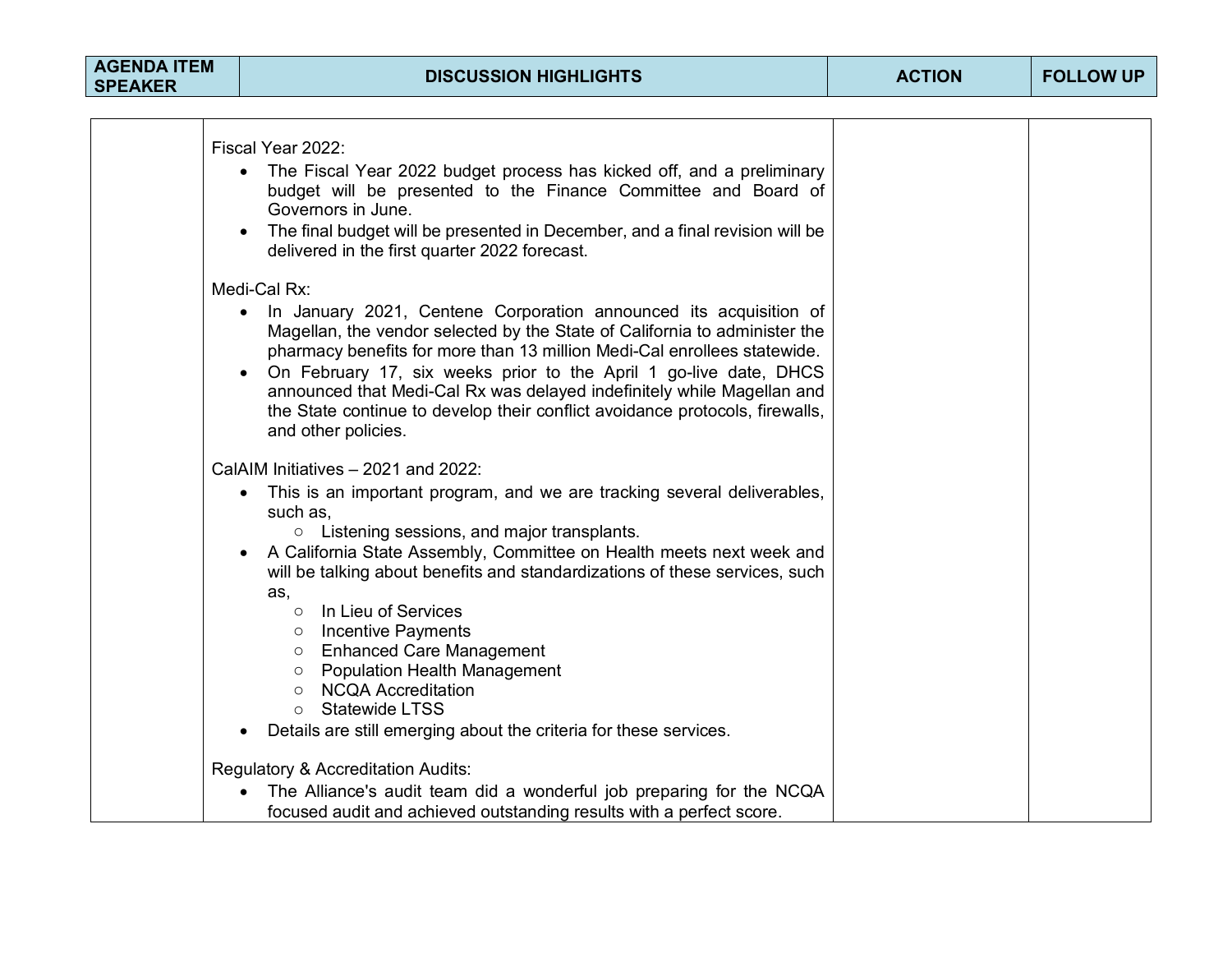| <b>AGENDA ITEM</b><br><b>SPEAKER</b> | <b>DISCUSSION HIGHLIGHTS</b>                                                                                                                                                                                                                                                                                                                                                                                                                                                                                                                                                                                                                                                                                                                               | <b>ACTION</b>                                                                                                                                                             | <b>FOLLOW UP</b> |
|--------------------------------------|------------------------------------------------------------------------------------------------------------------------------------------------------------------------------------------------------------------------------------------------------------------------------------------------------------------------------------------------------------------------------------------------------------------------------------------------------------------------------------------------------------------------------------------------------------------------------------------------------------------------------------------------------------------------------------------------------------------------------------------------------------|---------------------------------------------------------------------------------------------------------------------------------------------------------------------------|------------------|
|                                      | Question: Are we able to track the uptake of our members getting vaccinated?<br>Answer: Yes, eventually, with the CARES registry, we will be able to pull the data.<br>Question: Do we have a way of choosing which vaccine we want to take?<br>Answer: The vaccines are administered as available and currently there is not a<br>choice of vaccine. At present, there is still a shortage, and all should take what is<br>available.<br>Question: Why are we not pushing vaccines in Doctor's offices?<br>Answer: At some point, I think the Johnson and Johnson vaccine will be available<br>in a doctor's office, but at present, we still have a large shortage of vaccines.<br>Informational update to the Board of Governors.<br>Vote not required. |                                                                                                                                                                           |                  |
|                                      | 8. a BOARD BUSINESS - JANUARY 2021 MONTHLY FINANCIAL STATEMENTS                                                                                                                                                                                                                                                                                                                                                                                                                                                                                                                                                                                                                                                                                            |                                                                                                                                                                           |                  |
| G. Riojas                            | Gil Riojas gave the following January 2021 Finance updates:<br>Enrollment:<br>For the month ending January 31, 2021, the Alliance had an enrollment of<br>277,884 members, a net income of \$1.2M, and the tangible net equity is<br>544%.<br>Our enrollment has increased by 2,295 members since December 2020.<br><b>Net Operating Results:</b><br>For the month ending January 31, 2021, the actual net income was \$1.2M,<br>and the budgeted net loss was \$2.2M.<br>The favorable variances were due to lower than anticipated administrative<br>expense and higher than anticipated revenue.                                                                                                                                                        | Motion to Approve<br>January 31, 2021,<br><b>Monthly Financial</b><br>Statements.<br>Motion: Dr. Ferguson<br>Second: M. Lynch<br>Vote: Yes<br>No opposed or<br>abstained. | None             |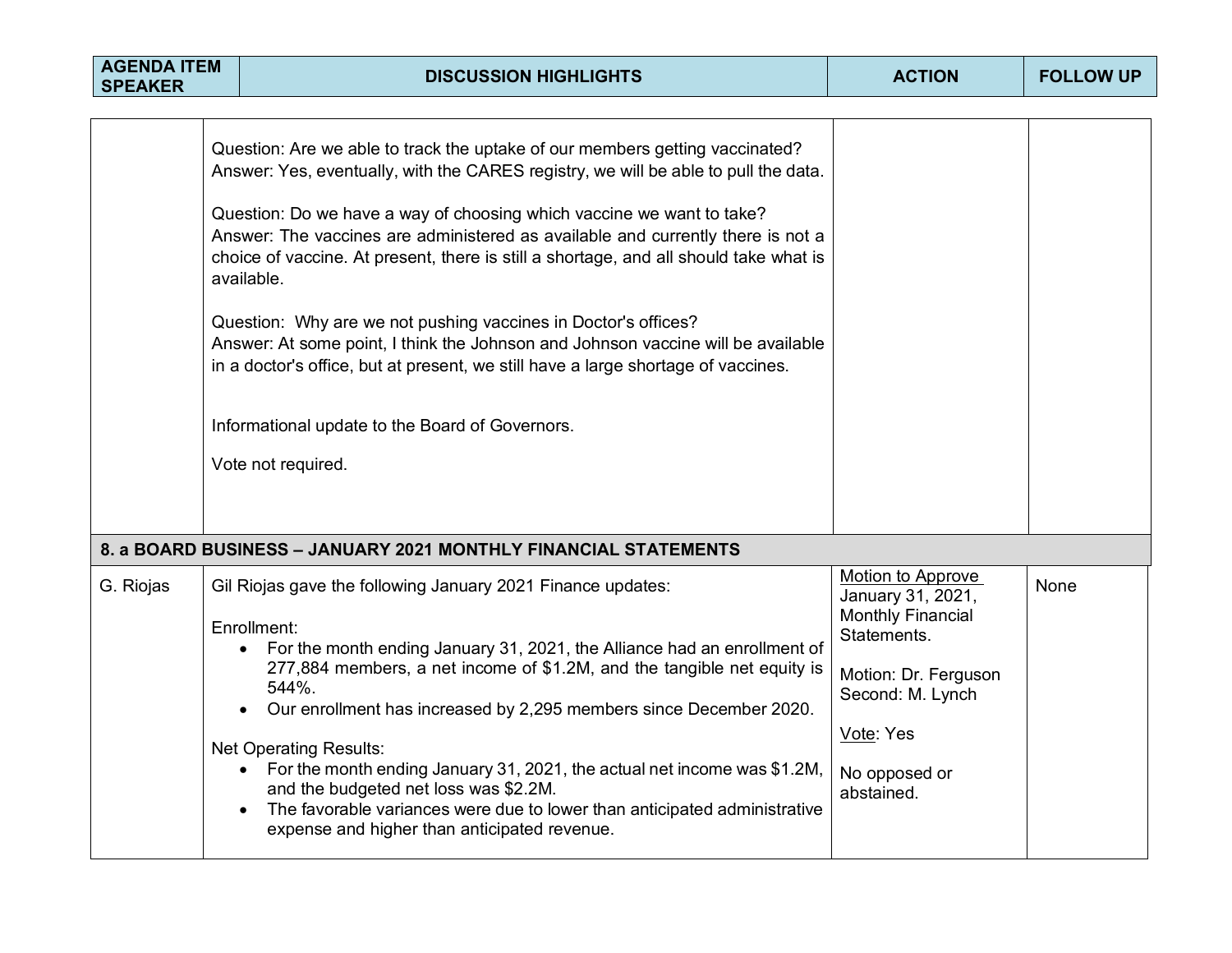| <b>AGENDA ITEM</b><br><b>SPEAKER</b> | <b>DISCUSSION HIGHLIGHTS</b>                                                                                                                                                                                                                                | <b>ACTION</b> | <b>FOLLOW UP</b> |
|--------------------------------------|-------------------------------------------------------------------------------------------------------------------------------------------------------------------------------------------------------------------------------------------------------------|---------------|------------------|
|                                      |                                                                                                                                                                                                                                                             |               |                  |
|                                      | Revenue:<br>• For the month ending January 31, 2021, the actual revenue was \$93.1M<br>vs. the budgeted revenue of \$92.0M.                                                                                                                                 |               |                  |
|                                      | <b>Medical Expense:</b><br>• For the month ending January 31, 2021, the actual medical expense was<br>\$86.5M vs. the budgeted medical expense of \$84.2M.                                                                                                  |               |                  |
|                                      | Medical Loss Ratio (MLR):<br>• For the month ending January 31, 2021, the MLR was 92.9%, and the<br>fiscal year-to-date of 97.2%.                                                                                                                           |               |                  |
|                                      | <b>Administrative Expense:</b><br>• For the month ending January 31, 2021, the actual administrative expense<br>was \$5.4M vs. the budgeted administrative expense of \$10.0M.                                                                              |               |                  |
|                                      | Other Income / (Expense):<br>• As of January 31, 2021, our YTD interest income from investments is<br>\$429,000, and YTD claims interest expense is \$205,000.                                                                                              |               |                  |
|                                      | Tangible Net Equity (TNE):<br>• Tangible net equity results continue to remain healthy, and at the end of<br>January 31, 2021, the TNE was reported at 544% of the required amount.                                                                         |               |                  |
|                                      | <b>Cash Position and Assets:</b><br>• For the month ending January 31, 2021, the Alliance reported \$331.4M in<br>cash; \$180.8M in uncommitted cash. Our current ratio is above the<br>minimum required at 1.60 compared to the regulatory minimum of 1.0. |               |                  |
|                                      | Motion to approve January 31, 2021, Monthly Financial Statements as<br>presented.                                                                                                                                                                           |               |                  |
|                                      | A vote by roll call was taken, and the motion passed.                                                                                                                                                                                                       |               |                  |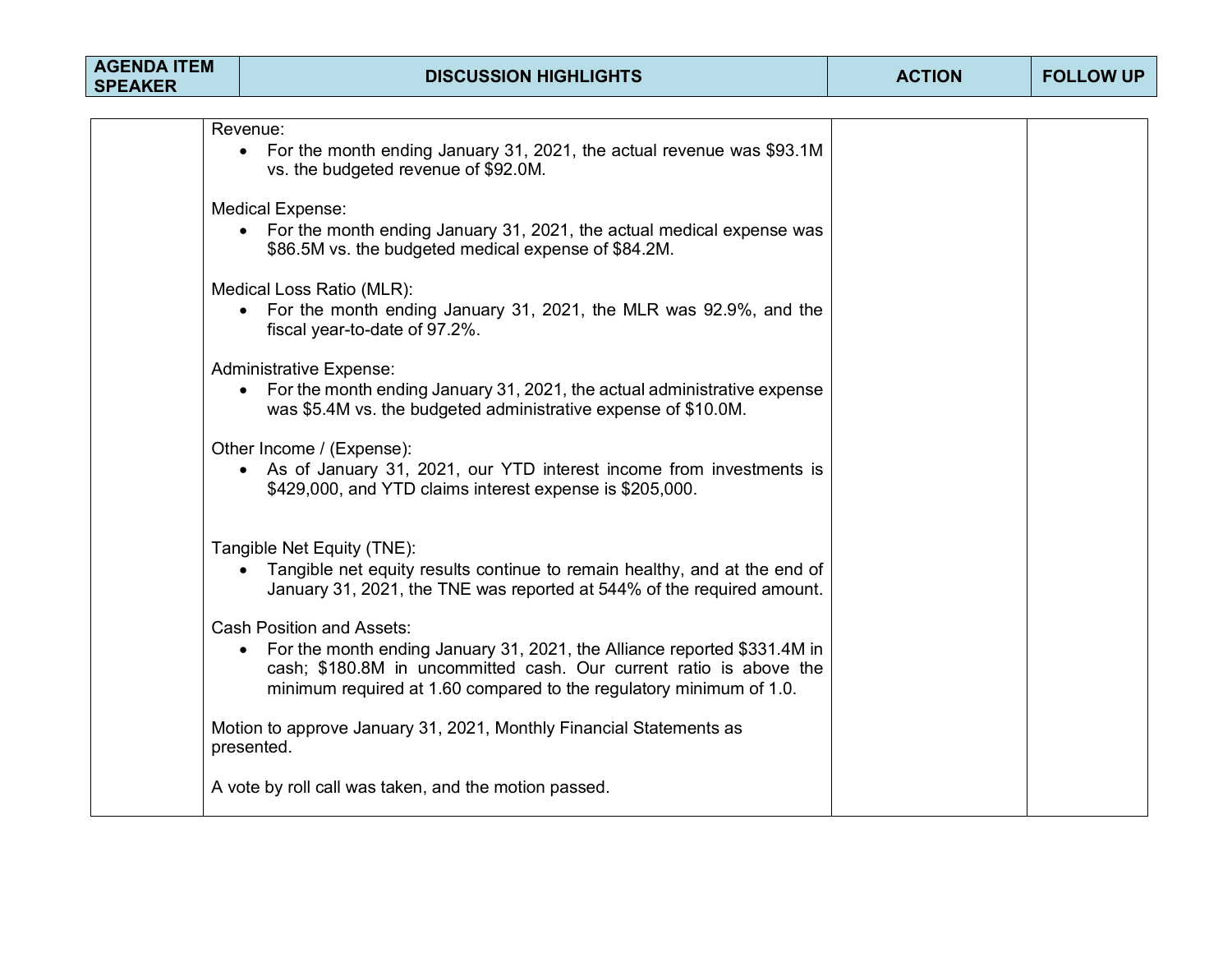| <b>AGENDA ITEM</b><br><b>SPEAKER</b> | <b>DISCUSSION HIGHLIGHTS</b>                                                                                                                                                                                                                                                     | <b>ACTION</b>                                                               | <b>FOLLOW UP</b> |
|--------------------------------------|----------------------------------------------------------------------------------------------------------------------------------------------------------------------------------------------------------------------------------------------------------------------------------|-----------------------------------------------------------------------------|------------------|
|                                      | 8. b. BOARD BUSINESS - CLAIMS INTEREST ANALYSIS                                                                                                                                                                                                                                  |                                                                             |                  |
| M. Woodruff                          | Matt Woodruff presented the Claims Interest Analysis<br><b>Purpose and Outcomes:</b>                                                                                                                                                                                             | Informational update to<br>the Board of<br>Governors.                       | None             |
|                                      | Review current fiscal year interest payments.<br>Review primary sources and causes for interest incurred.<br>Review year-end cost comparison to budget.<br>Top Ten Providers Paid Interest.<br>Conclusions and next steps.<br>Informational update to the Board of Governors.    | Vote not required.                                                          |                  |
|                                      | 8. c. BOARD BUSINESS - COVID-19 COST AND UTILIZATION                                                                                                                                                                                                                             |                                                                             |                  |
| G. Riojas                            | Gil Riojas presented COVID-19 Cost and Utilization<br>The agenda included and items discussed were:<br><b>Projection Assumptions and Challenges</b><br>Costs by Population and Category of Service<br><b>Admission Trends</b><br>Informational update to the Board of Governors. | Informational update to<br>the Board of<br>Governors.<br>Vote not required. | None             |
|                                      | 8. d. BOARD BUSINESS – FISCAL YEAR 2021 SECOND QUARTER FORECAST                                                                                                                                                                                                                  |                                                                             |                  |
| G. Riojas                            | Gil Riojas introduced presented Fiscal Year 2021 Second Quarter Forecast<br>Gil discussed the following items:                                                                                                                                                                   | Informational update to<br>the Board of<br>Governors.                       | None             |
|                                      | FY2021 Forecast Highlights<br>Membership<br>Revenue                                                                                                                                                                                                                              | Vote not required.                                                          |                  |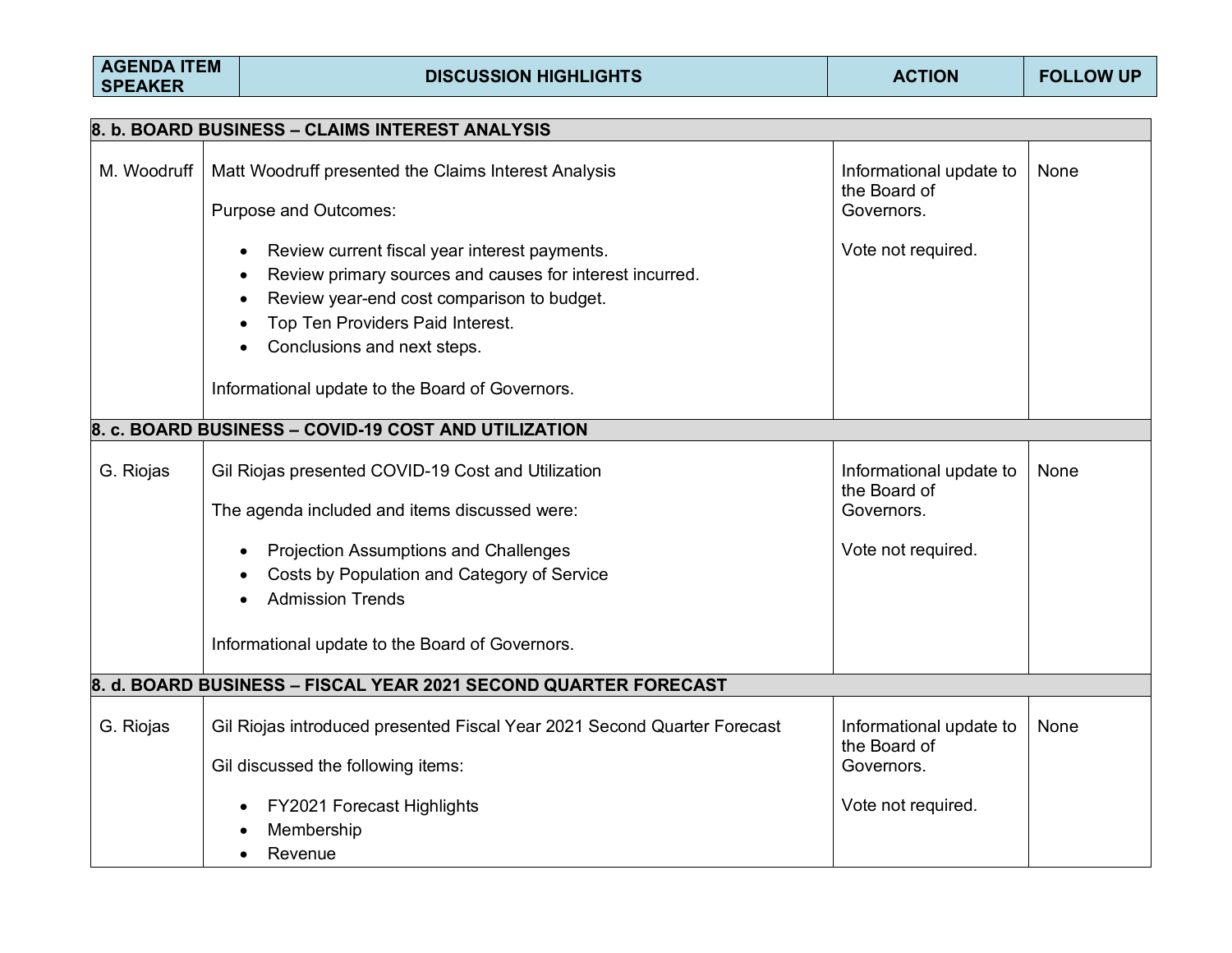| <b>AGENDA ITEM</b><br><b>SPEAKER</b> | <b>DISCUSSION HIGHLIGHTS</b>                                                                                                                                                                                                                                                                                                                                                                                                                                                                                                                                                                                                                                          | <b>ACTION</b>                                                               | <b>FOLLOW UP</b> |
|--------------------------------------|-----------------------------------------------------------------------------------------------------------------------------------------------------------------------------------------------------------------------------------------------------------------------------------------------------------------------------------------------------------------------------------------------------------------------------------------------------------------------------------------------------------------------------------------------------------------------------------------------------------------------------------------------------------------------|-----------------------------------------------------------------------------|------------------|
| T. Cheang                            | <b>Medical Expense</b><br>$\bullet$<br><b>Forecast versus Budget Results</b><br>Medical Loss Ratio by Population<br><b>Administrative &amp; Clinical Staffing</b><br>Question: Will there be a Third Quarter Forecast?<br>Answer: Yes, there will be a Third Quarter Forecast.<br>Informational update to the Board of Governors.<br>8. e. BOARD BUSINESS - HEDIS UPDATE MEASUREMENT YEAR (MY) 2020<br>Tiffany Cheang presented the HEDIS Update.<br>Tiffany discussion included:<br>What is HEDIS?<br>Current status of the HEDIS race<br><b>Changes in HEDIS Measures</b><br>Managed Care Accountability Set Measure Comparison (MCAS)<br>COVID-19 impacts on HEDIS | Informational update to<br>the Board of<br>Governors.<br>Vote not required. | None             |
|                                      | HEDIS Performance 2014 to 2020, improving by 38% in six years<br>Informational update to the Board of Governors.                                                                                                                                                                                                                                                                                                                                                                                                                                                                                                                                                      |                                                                             |                  |
|                                      | 8. f. BOARD BUSINESS - MEDI-CAL DELIVERY SYSTEM                                                                                                                                                                                                                                                                                                                                                                                                                                                                                                                                                                                                                       |                                                                             |                  |
| S. Coffin                            | Scott Coffin presented the Medi-Cal Delivery System<br>Scott shared the following information.                                                                                                                                                                                                                                                                                                                                                                                                                                                                                                                                                                        | Informational update to<br>the Board of<br>Governors.                       | None             |
|                                      |                                                                                                                                                                                                                                                                                                                                                                                                                                                                                                                                                                                                                                                                       | Vote not required.                                                          |                  |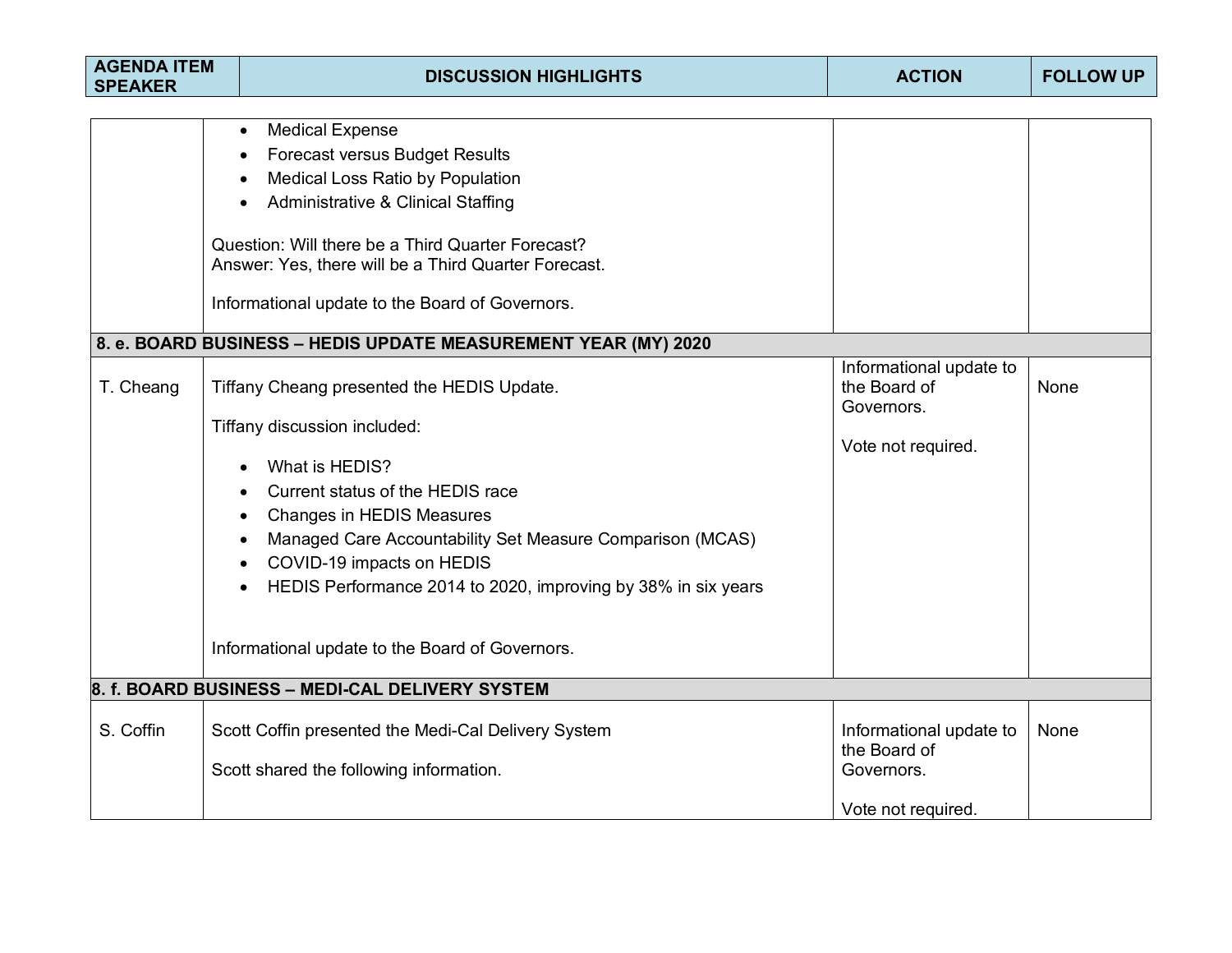| <b>AGENDA ITEM</b><br><b>SPEAKER</b> |  | <b>DISCUSSION HIGHLIGHTS</b>                                                                                                                                                                                                                                                                                                                                                                                                                                                                                                                                                                                                                                                                                                                                                                                                                                                                                                                                                                                                                                        | <b>ACTION</b>                                         | <b>FOLLOW UP</b> |
|--------------------------------------|--|---------------------------------------------------------------------------------------------------------------------------------------------------------------------------------------------------------------------------------------------------------------------------------------------------------------------------------------------------------------------------------------------------------------------------------------------------------------------------------------------------------------------------------------------------------------------------------------------------------------------------------------------------------------------------------------------------------------------------------------------------------------------------------------------------------------------------------------------------------------------------------------------------------------------------------------------------------------------------------------------------------------------------------------------------------------------|-------------------------------------------------------|------------------|
|                                      |  | On February 23, a joint presentation was given to the Alameda County Board of<br>Supervisors Health Committee by Colleen Chawla, HCSA, Lori Cox, SSA, and<br>Scott Coffin, Alameda Alliance for Health. The Committee approved to submit a<br>non-binding letter of intent to DHCS no later than April 30, 2021. The Health<br>Committee is forwarding the letter of intent to the Board of Supervisors in April<br>for a vote. In October 2020, DHCS invited county health officials to consider<br>changing their Medi-Cal delivery models.<br>Updates will be shared after the ACBOS vote in April.<br>Question: What are the next steps?<br>Answer: After the letter of intent passes, Alameda County can begin talks with<br>the Department of Health Care Services. There would be about 6 months of<br>discovery work, which is a formal assessment that identifies the risk, benefits,<br>costs, etc.<br>Question: Is there a federal process?<br>Answer: Yes, part of the discovery efforts will define the state and federal<br>legislative requirements. |                                                       |                  |
|                                      |  | Informational update to the Board of Governors.                                                                                                                                                                                                                                                                                                                                                                                                                                                                                                                                                                                                                                                                                                                                                                                                                                                                                                                                                                                                                     |                                                       |                  |
|                                      |  | 9. a. STANDING COMMITTEE UPDATES - PEER REVIEW AND CREDENTIALING COMMITTEE                                                                                                                                                                                                                                                                                                                                                                                                                                                                                                                                                                                                                                                                                                                                                                                                                                                                                                                                                                                          |                                                       |                  |
| Dr. O'Brien                          |  | The Peer Review and Credentialing Committee (PRCC) was held telephonically<br>on January 19, 2021.                                                                                                                                                                                                                                                                                                                                                                                                                                                                                                                                                                                                                                                                                                                                                                                                                                                                                                                                                                  | Informational update to<br>the Board of<br>Governors. | None             |
|                                      |  | Dr. O'Brien gave the following updates:                                                                                                                                                                                                                                                                                                                                                                                                                                                                                                                                                                                                                                                                                                                                                                                                                                                                                                                                                                                                                             | Vote not required.                                    |                  |
|                                      |  | There were twelve (12) initial providers approved, including one (1)<br>$\bullet$<br>Primary Care Providers, four (4) specialists, one (1) ancillary provider,<br>and six (6) mid-level providers.                                                                                                                                                                                                                                                                                                                                                                                                                                                                                                                                                                                                                                                                                                                                                                                                                                                                  |                                                       |                  |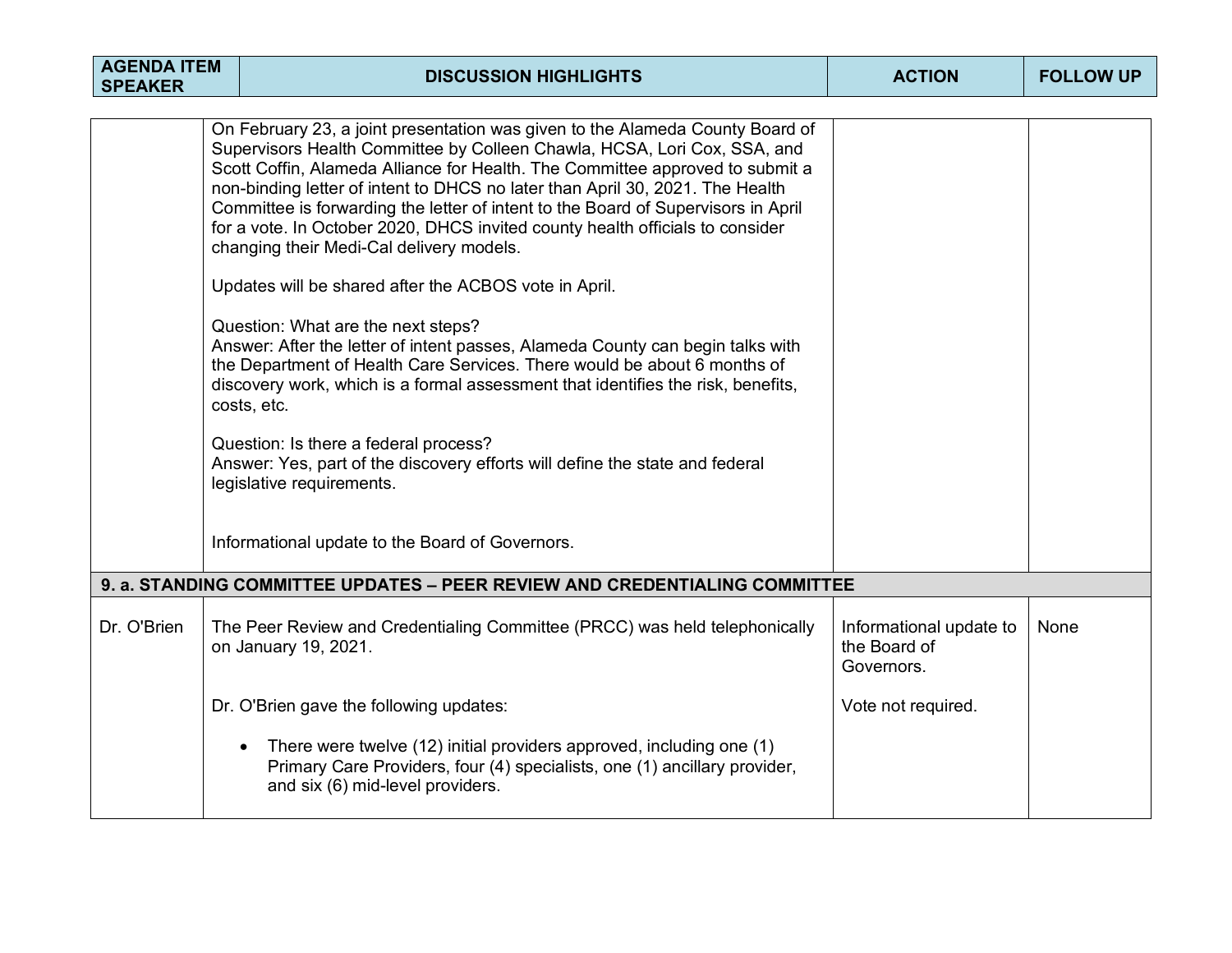| <b>AGENDA ITEM</b><br><b>SPEAKER</b>                                 | <b>DISCUSSION HIGHLIGHTS</b>                                                                                                                                                                                                                                                                                                                                                                                                                                                                                                                                                                                          | <b>ACTION</b>                                                               | <b>FOLLOW UP</b> |  |  |  |  |
|----------------------------------------------------------------------|-----------------------------------------------------------------------------------------------------------------------------------------------------------------------------------------------------------------------------------------------------------------------------------------------------------------------------------------------------------------------------------------------------------------------------------------------------------------------------------------------------------------------------------------------------------------------------------------------------------------------|-----------------------------------------------------------------------------|------------------|--|--|--|--|
|                                                                      | Additionally, forty-one (41) providers were re-credentialed at this meeting;<br>eighteen (18) primary care providers, sixteen (16) specialists, three (3)<br>ancillary providers, and four (4) mid-level providers.<br>Informational update to the Board of Governors.<br>Vote not required.                                                                                                                                                                                                                                                                                                                          |                                                                             |                  |  |  |  |  |
| 9. b. STANDING COMMITTEE UPDATES - PHARMACY & THERAPEUTICS COMMITTEE |                                                                                                                                                                                                                                                                                                                                                                                                                                                                                                                                                                                                                       |                                                                             |                  |  |  |  |  |
| Dr. O'Brien                                                          | Dr. O'Brien gave an update on the Pharmacy & Therapeutics Committee.<br>Dr. O'Brien announced a new voting member of Alliance Pharmacy &<br>Therapeutics (P&T) Committee has been recruited. Dr. Bao Dao is an<br>oncologist at EpiCare and has expertise in physician administered drugs.<br>The current voting members serving the P & T Committee include:<br>o Aaron Basrai<br>Paul J. Bayard<br>$\circ$<br>Pamela Gumbs<br>$\circ$<br>Ivan Y. Lee<br>$\circ$<br>Helen Lee, PharmD, MBA<br>$\circ$<br>Stephen O'Brien, MD<br>$\circ$<br>Bao Dao, MD<br>$\circ$<br>Informational update to the Board of Governors. | Informational update to<br>the Board of<br>Governors.<br>Vote not required. | None             |  |  |  |  |
|                                                                      | Vote not required.                                                                                                                                                                                                                                                                                                                                                                                                                                                                                                                                                                                                    |                                                                             |                  |  |  |  |  |
| <b>10. STAFF UPDATES</b>                                             |                                                                                                                                                                                                                                                                                                                                                                                                                                                                                                                                                                                                                       |                                                                             |                  |  |  |  |  |
| S. Coffin                                                            | None                                                                                                                                                                                                                                                                                                                                                                                                                                                                                                                                                                                                                  | None                                                                        | None             |  |  |  |  |
| <b>11. UNFINISHED BUSINESS</b>                                       |                                                                                                                                                                                                                                                                                                                                                                                                                                                                                                                                                                                                                       |                                                                             |                  |  |  |  |  |